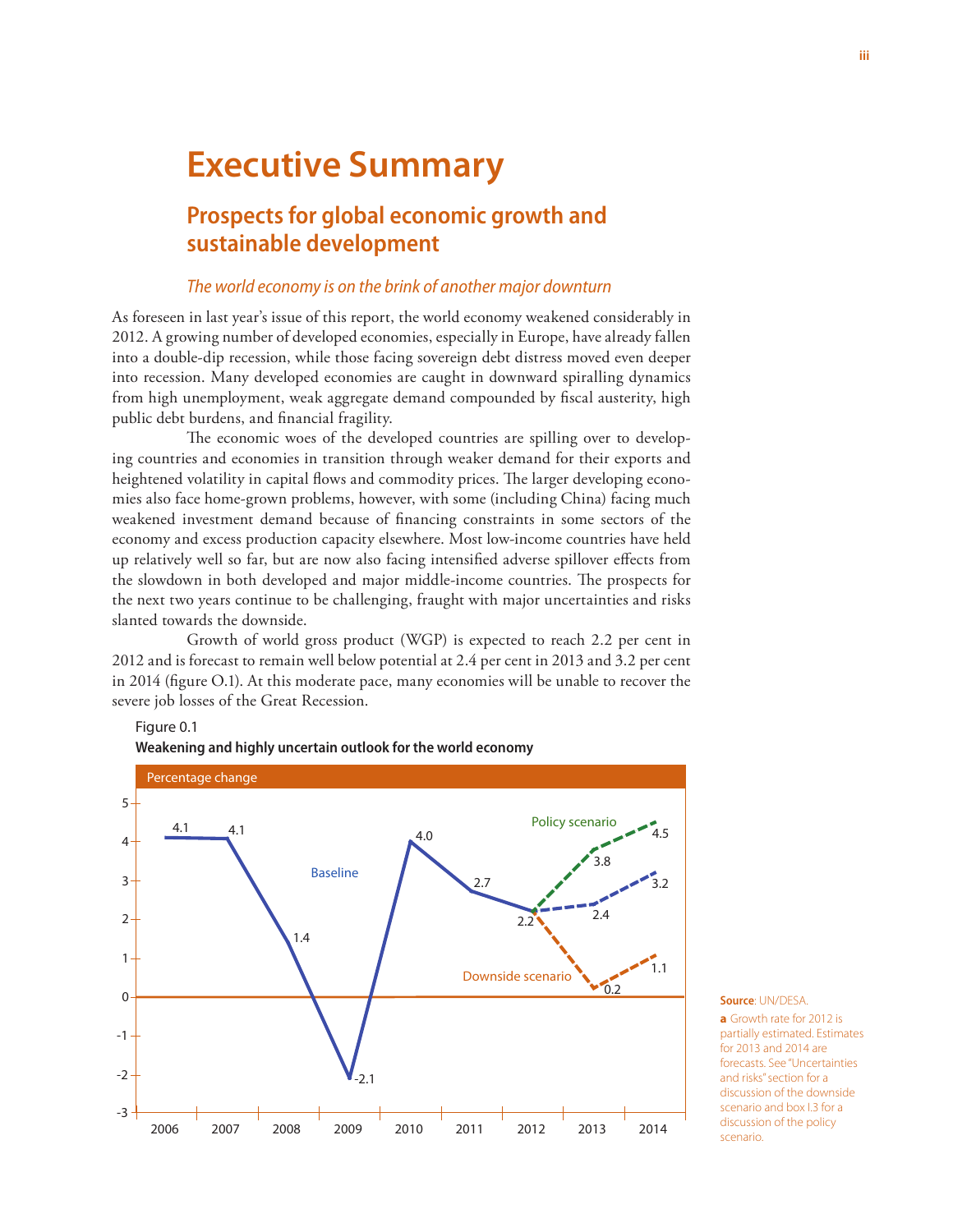### *The global jobs crisis continues*

Global unemployment remains very high, particularly among developed economies, with the situation in Europe being the most challenging. The unemployment rate continued to climb, reaching a record high of nearly 12 per cent in the euro area during 2012, an increase of more than one percentage point from one year ago. Conditions are worse in Greece and Spain where more than a quarter of the working population is without a job. Only a few economies in the region, such as Austria, Germany, Luxembourg and the Netherlands, register low unemployment rates of about 5 per cent. Unemployment rates in Central and Eastern Europe edged up slightly in 2012, partly resulting from fiscal austerity. Japan's unemployment rate retreated to below 5 per cent. In the United States, the unemployment rate stayed above 8 per cent for the most part of 2012, but dropped to just below that level from September onwards.

At the same time, long-term unemployment (over one year) in developed economies stood at more than 35 per cent by July 2012, affecting about 17 million workers. Such a prolonged duration of unemployment tends to have significant, long-lasting detrimental impacts on both the individuals who have lost their jobs and on the economy as a whole.

In the outlook, greater and more sustainable job creation should be a key policy priority in developed economies. If economic growth stays as anaemic in developed countries as projected in the baseline forecast, employment rates will not return to precrisis levels until far beyond 2016 (figure O.2).

#### Figure 0.2





**Source**: UN/DESA, based on data from ILO and IMF. **Note**: The chart shows percentage changes of total employment (as a moving average) with respect to prerecession peaks. Projections (dashed lines) are based on estimates of the output elasticity of employment (Okun's law), following a similar methodology to that of ILO, *World of Work Report 2011* (Geneva).

> The employment situation varies significantly across developing countries. Unemployment rates in most economies in East Asia and Latin America have already retreated to, or dropped below, levels seen prior to the global financial crisis. The growth moderation in late 2011 and 2012 has so far not led to a discernable rise in the unemployment rate in these two regions—a positive sign, with the caveat that a rise in the unemployment rate would usually lag in an economic downturn. If the growth slowdown continues, the unemployment rate could increase significantly. In Africa, despite relatively strong GDP growth, the employment situation remains a major problem across the region,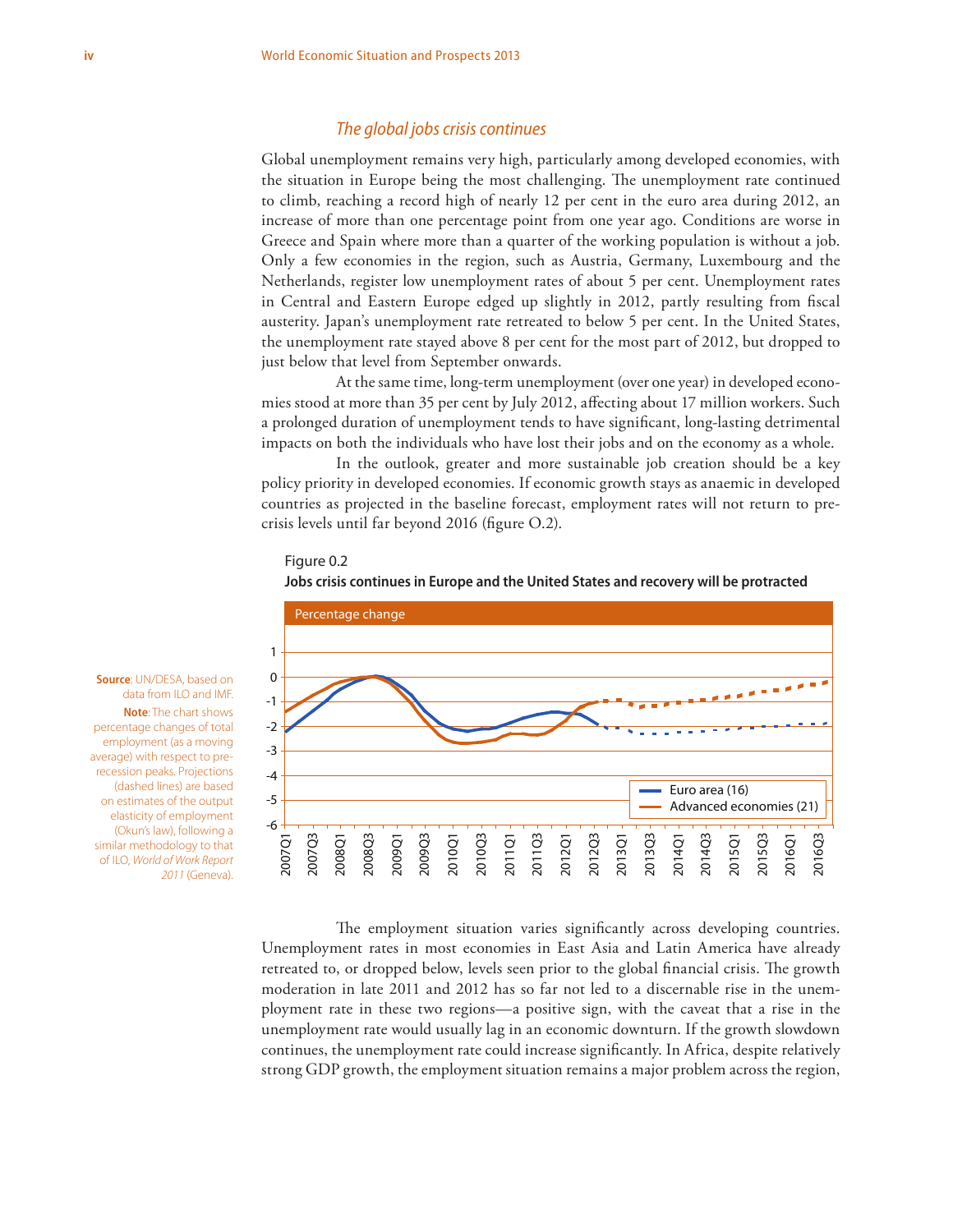both in terms of the level of employment and the quality of jobs that are generated. The latter remains a common challenge for developing countries. The shares of working poor remain high and most workers tend to be employed in vulnerable jobs in still expanding informal sectors. Furthermore, youth unemployment and gender disparities in employment remain key social and economic concerns in many developing countries.

## *Poverty reduction and progress towards other MDGs may slow*

The global slowdown and increased risks to the employment situation in developing countries will imply a much slower pace of poverty reduction and a narrowing of fiscal space for investments in education, health, basic sanitation and other critical areas needed for accelerating the progress towards achieving the Millennium Development Goals (MDGs). This holds true in particular for the least developed countries (LDCs); they remain highly vulnerable to commodity price shocks and are receiving less external financing as official development assistance (ODA) declines in the face of greater fiscal austerity in donor countries.

## *Global trends in greenhouse gas emissions remain alarming*

Helped by weaker global economic growth, greenhouse gases (GHGs) emitted by the Annex I countries to the Kyoto Protocol are estimated to have fallen by about 2 per cent per year during 2011-2012. This reverses the 3 per cent increase in GHG emissions by these countries in 2010. Emissions fell by 6 per cent in 2009 with the fallout in gross domestic product (GDP) growth caused by the Great Recession. With the more recent decline, GHG emission reductions are back on the long-run downward trend. Given the further moderation in global economic growth, emissions by Annex I countries are expected to decline further during 2013-2014. As a group, Annex I countries have already achieved the target of the Kyoto Protocol to reduce emissions by at least 5 per cent from 1990 levels during the 2008-2012 commitment period.

At the same time, however, GHG emissions in many developing countries are increasing at a rapid pace, and, in all, the world is far from being on track to reduce emissions to the extent considered necessary for keeping carbon dioxide (CO<sub>2</sub>) equivalent concentrations to less than 450 parts per million (consistent with the target of stabilizing global warming at a temperature increase of  $2^{\circ}$ C or less as compared to pre-industrial levels). To avoid exceeding this limit, GHG emissions would need to drop by 80 per cent by mid-century. At current trends and even with the extension of the Kyoto Protocol, this is an unachievable target. "Greener" growth pathways need to be created now. Despite their large investment costs, they would also provide opportunities for more robust short-term recovery and global rebalancing.

## *Inflation remains subdued in most developed economies….*

Inflation rates remain subdued in most developed economies. Continuing large output gaps and downward pressure on wages in many countries are keeping inflationary expectations low. Inflation in the United States moderated over 2012, down to about 2.0 per cent from 3.1 per cent in 2011. A further moderation in headline inflation is expected in the outlook for 2013. In the euro area, headline inflation continues to be above the central banks' target of 2 per cent. Core inflation, which does not include price changes in volatile items such as energy, food, alcohol and tobacco, has been much lower, at about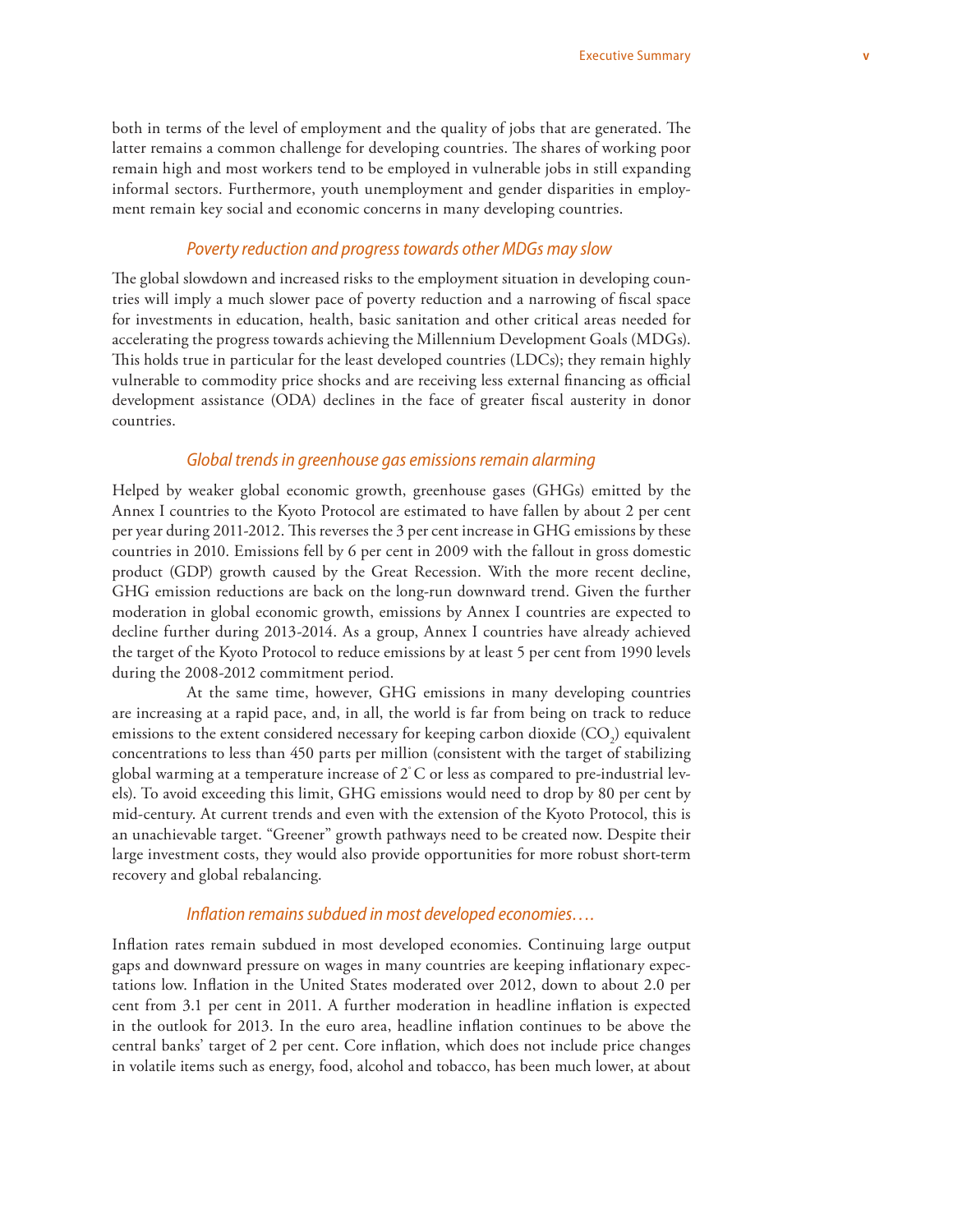1.5 per cent, with no evidence of upward pressures. In the outlook, inflation is expected to drift down slowly. Inflation in the new EU members is also expected to lessen. Deflation continues to prevail in Japan, although the central bank has raised its inflation target to boost inflation expectations.

## *..and is receding in most but not all developing countries*

Inflation receded in a majority of developing countries during 2012, but remains stubbornly high in some. In the outlook, anticipated increases in world food prices provoked by droughts in various producer regions, persistently high oil prices and some country-specific supply-side constraints may continue to put some pressures on inflation in developing countries in 2013 and into 2014. In Africa, while inflation moderated in many economies, the rate of inflation is still above 10 per cent in Angola, Nigeria, and elsewhere. Inflation is expected to remain subdued in most of East Asia, but is still a concern for most countries in South Asia, where inflation rates were over 11 per cent in 2012, on average, and are forecast to remain above or near 10 per cent in 2013 and 2014. Inflation remains low in most economies in West Asia, although it is still high (above 10 per cent) in Yemen and very high (30 per cent) in the Syrian Arab Republic. The inflation rate in Latin America and the Caribbean is expected to stay at about 6 per cent.

## **International trade and commodity prices**

### *The expansion of world merchandise trade is decelerating sharply*

Growth of world trade decelerated sharply for the second year in a row, dropping from 12.6 per cent in 2010 to 6.4 per cent in 2011 and 3.2 per cent in 2012. Feeble global economic growth, especially in Europe and other developed economies, is the major factor behind the deceleration. In the baseline outlook, world trade growth will pick up moderately in 2013 and return to near its long-term average growth rate of 5 per cent in 2014. However, developing countries were more resilient to the renewed slowdown and their importance in world trade continues to increase, along with their integration in global value chains.

### *Commodity prices remain high and volatile*

For many commodities, the high price level reached in 2011 extended in 2012 with some significant bouts of volatility. After peaking during the first quarter of the year in the wake of the European Central Bank's (ECB) long-term refinancing operations having nurtured misperceptions about a rapid economic recovery, most commodity prices declined slightly during the second quarter. Prices of food and oil remained elevated in the third quarter, however, as a result of adverse weather conditions in many countries and renewed strategic risk in the Middle East. By contrast, a grim global economic outlook further depressed prices of minerals, metals and ores. In the outlook, commodity exporters that have benefited from improved terms of trade over the last few years remain exposed to downward price pressures. Financial speculation and the development of new commodity-backed financial products may further amplify commodity price volatility in a context of abundant liquidity. Food prices are expected to moderate somewhat with slowing global demand and assuming favourable weather conditions. However, given that markets are very tight and stock-to-use ratios for most staple foods are very low, even relatively minor supply shocks may easily cause new price spikes.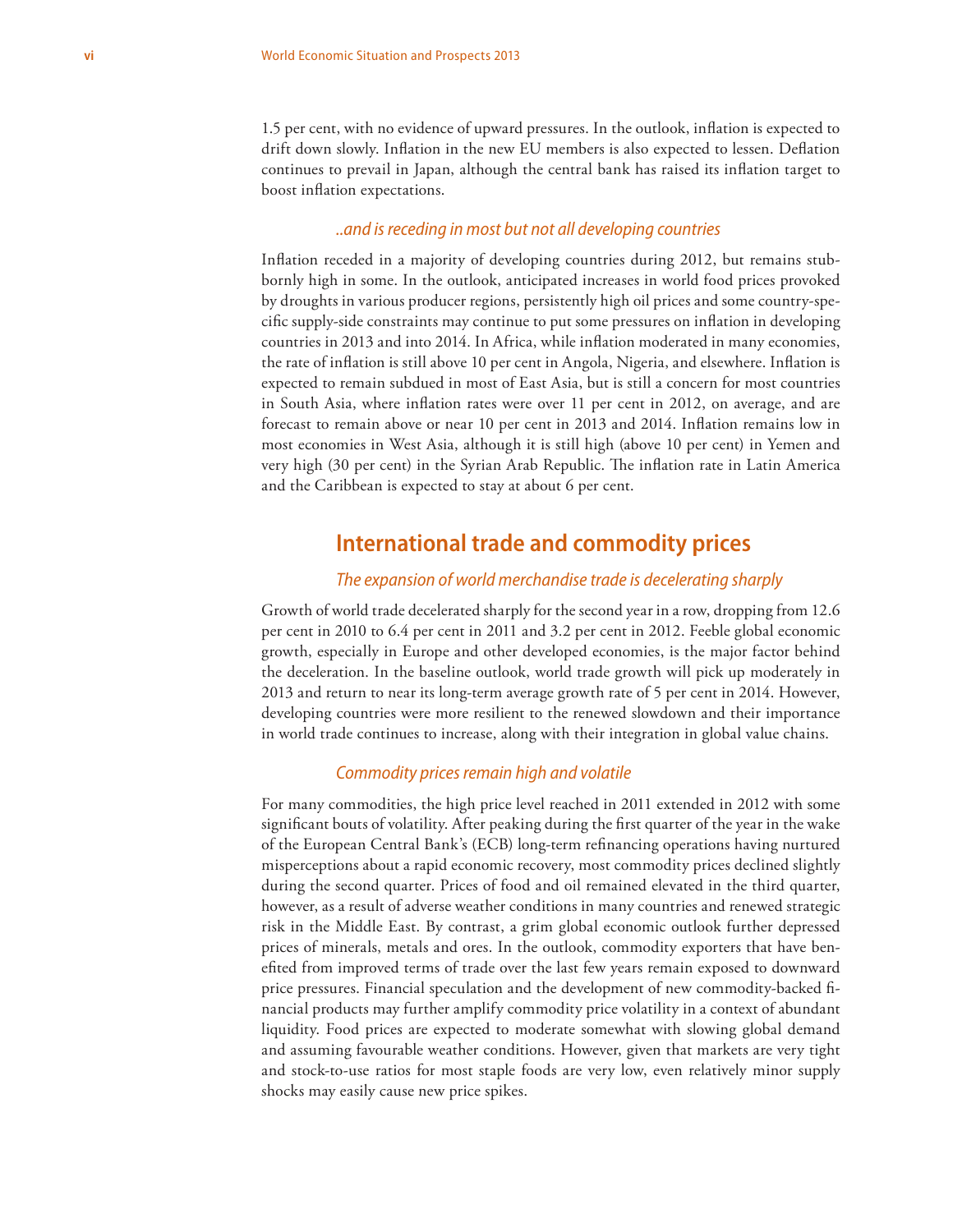## *Expanding trade in services is increasing global greenhouse gas emissions*

The strong recovery of trade in services experienced across all regions and groups of countries in 2010 began faltering during the last quarter of 2011. While the financial sector has contracted in some developed countries, the carbon emission-intensive transport and travel sectors keep expanding in developing countries. Freight transport services continue to grow along with the expansion of trade through global value chains. While increasingly important as a source of foreign-exchange earnings, especially for developing countries, expanding freight transport is also significantly contributing to global  $CO<sub>2</sub>$  emissions (figure O.3). Policymakers worldwide need to pay greater attention to this negative externality arising from the environmentally suboptimal organization of production through global value chains.

## Figure 0.3



**CO2 emissions from transport and share of trade in world gross product move in tandem** 

#### **Source**: World Bank.

# **International financing for development**

## *Private capital flows remain volatile*

Since the crisis, international private capital flows to emerging and developing countries have remained extremely volatile. While some stability appeared in international currency and capital markets during the early months of 2012, there was renewed volatility later, owing in part to growing fears among portfolio investors about the sustainability of public finances in Europe that prompted a "flight to safety". In addition, many European banks continue to face deleveraging pressures, which has led to cutbacks in lending to developing and transition economies. Signs of an economic slowdown in Brazil, China and India have reduced flows to these countries.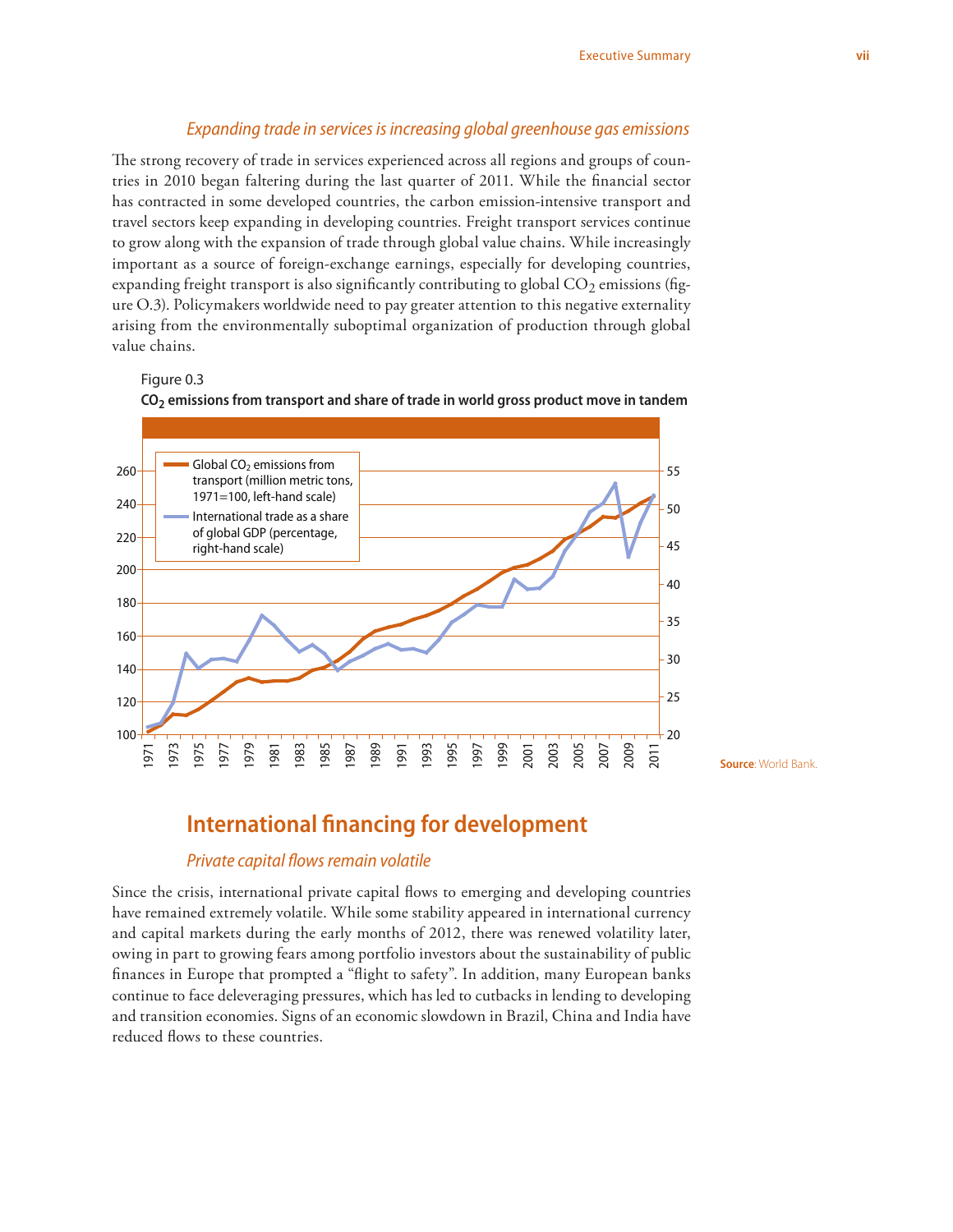## *International reserves accumulation moderated*

The pace of reserve accumulation by developing countries and economies in transition moderated somewhat in 2012, influenced by weaker capital inflows. Yet, the continued accumulation of international reserve holdings is reflective of continued concerns with global economic uncertainties and a perceived need for "self-insurance" against external shocks. The increased monetary reserves held in currencies of the major developed countries by far outweigh capital inflows and, as a result, developing countries and economies in transition continue to make substantial net financial transfers to developed countries. In 2012, these net outflows amounted to an estimated \$845 billion, down from \$1 trillion in 2011. LDCs, however, received positive net transfers of an estimated \$17 billion in 2012 (figure O.4).





**Source**: UN/DESA. **Note**: Figures for 2012 are partly estimated.

### *Official development assistance is falling*

Net ODA flows from member countries of the Development Assistance Committee of the Organization for Economic Cooperation and Development (OECD) reached \$133.5 billion in 2011, up from \$128.5 billion in 2010. In real terms, however, this represents a fall of 3 per cent, widening the delivery gap in meeting internationally agreed aid targets to \$167 billion. Preliminary results from the OECD survey of donors' forward spending plans indicate that Country Programmable Aid (CPA)—a core subset of aid that includes programmes and projects that have predicted trends in total aid—is expected to increase by about 6 per cent in 2012, mainly on account of expected increases in outflows of soft loans from multilateral agencies that had benefited from earlier fund replenishments. However, CPA is expected to stagnate from 2013 to 2015, reflecting the delayed impact of the global economic crisis and fiscal policy responses on donor country aid budgets.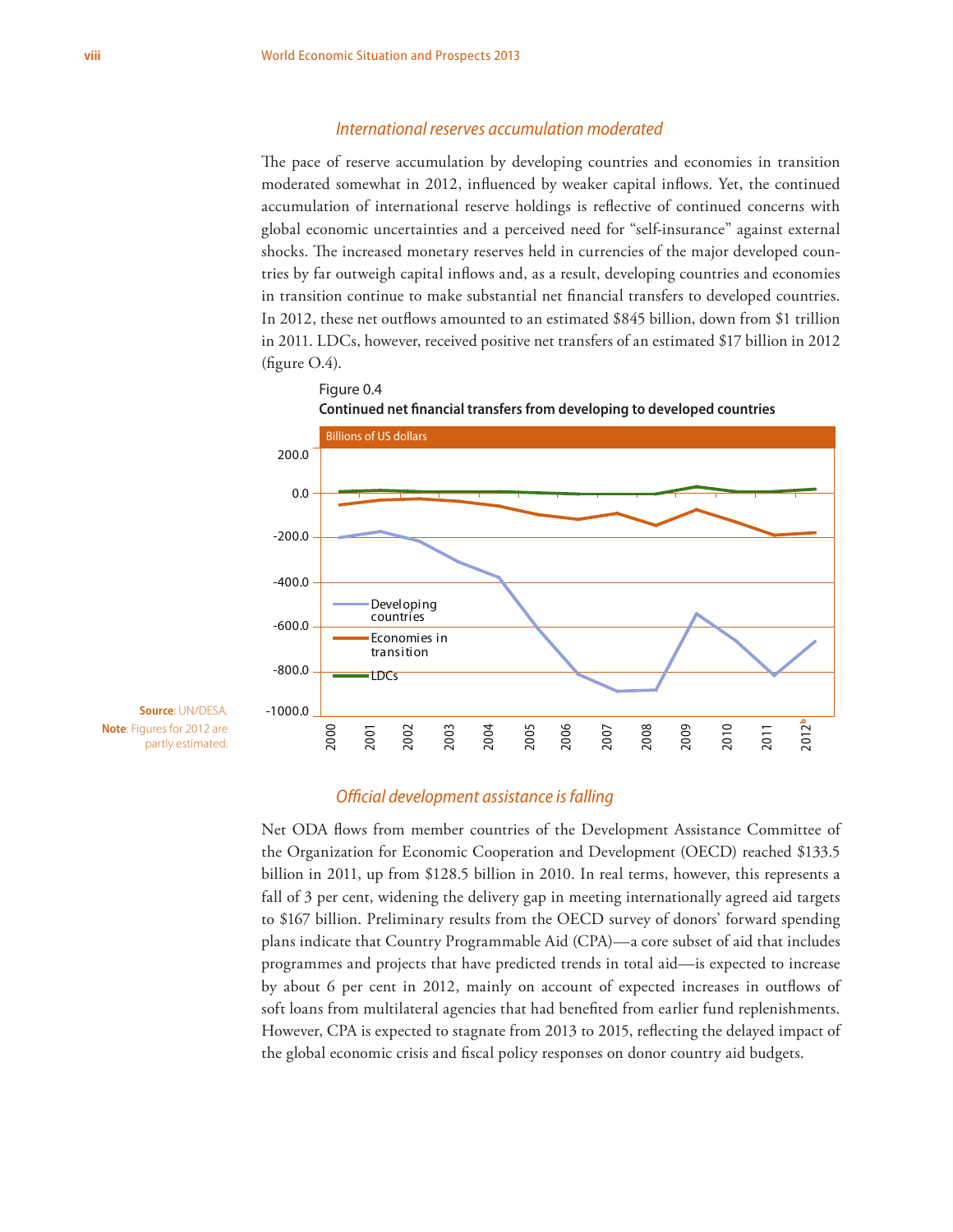## **Uncertainties and risks**

## *A worsening of the euro area crisis, the "fiscal cliff" in the United States and a hard landing in China could combine to cause a new global recession*

The baseline outlook is subject to major uncertainties and risks, mostly on the downside.

First, the economic crisis in the euro area could continue to worsen and become more disruptive. The ongoing perilous dynamics between sovereign debt distress and banking sector fragility are deteriorating the balance sheets of both Governments and commercial banks. The fiscal austerity responses are exacerbating the economic downturn, inspiring self-defeating efforts at fiscal consolidation and pushing up debt ratios, thereby triggering further budget cuts. The situation could worsen significantly with delayed implementation of the Outright Monetary Transactions programme and other supports for those members in need. Such delays could come as a result of political difficulties in reaching agreement between the countries in need of assistance and the troika of EU, ECB and IMF, and/or much larger detrimental effects of the fiscal austerity programmes and more difficulties in structural adjustments than anticipated. In such a scenario, as simulated through the United Nations World Economic Forecasting Model, the euro area could suffer an additional cumulative output loss of more than 3 per cent during 2013-2015 and the world as a whole of more than 1 per cent (see figure O.5).



**Source**: UN/DESA, based on simulations with World Economic Forecasting Model.

Second, the United States could fail to avert the so-called fiscal cliff. A political gridlock preventing Congress from reaching a new budget agreement would put automatic fiscal cuts in place, including a drop in government spending by about \$98 billion and tax increases of \$450 billion in 2013; taken over 2013-2015, the automatic fiscal austerity would amount to about 4 per cent of GDP. In the fiscal cliff scenario, world economic growth would be halved to 1.2 per cent in 2013 and by 2015 global output would be 2.5 per cent lower than in the baseline projection. The output loss for developing countries would be about 1 per cent.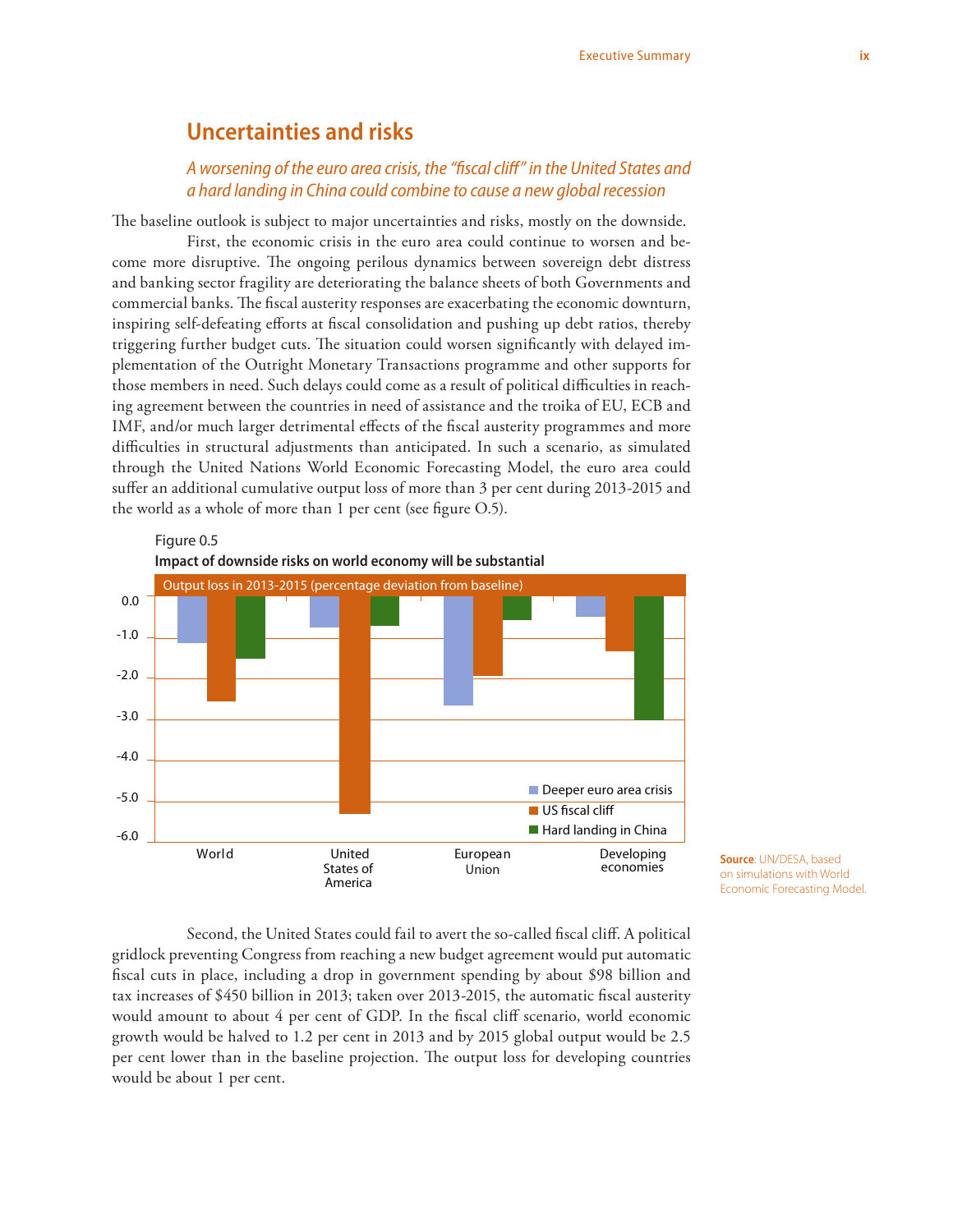A third downside risk is the possibility of a hard landing of the economies of one or more of the large developing countries, including China. Growth slowed noticeably during 2012 in a number of large developing economies, such as Brazil, China and India, that had enjoyed a long period of rapid growth prior to the global financial crisis and managed to recover quickly at a robust pace in 2010 after the Great Recession. Given the uncertainties about their external demand and various domestic growth challenges, risks of further and larger-than-expected declines in the growth of these economies are not trivial. In the case of China, for instance, exports continued to slow during 2012, owing to weak demand in major developed economies. Meanwhile, growth in investment, which contributed to more than 50 per cent of GDP growth in the past decade, has been decelerating. The reasons for this are tighter housing market policies, greater caution regarding fiscal stimulus measures, and financing constraints faced by local governments in implementing new projects. Because of these factors, there are substantial risks for much lower GDP growth in China. If economic growth in China would slow to about 5 per cent per year (caused by a further deceleration in investment growth, continued tightening of the housing market and absence of new fiscal stimulus), developing countries as a group could suffer a cumulative output loss of about 3 per cent during 2013-2015 and the world as a whole of about 1.5 per cent.

# **Policy challenges**

## *Present policy stances fall short of what is needed for economic recovery and addressing the jobs crisis*

Weakening economic growth and policy uncertainties cast a shadow over the global economic outlook. As indicated, most developed countries have adopted a combination of fiscal austerity and expansionary monetary policies aimed at reducing public debt and lower debt refinancing costs in order to break away from the vicious dynamics between sovereign debt and banking sector fragility. Hopes are that this will calm financial markets and restore consumer and investor confidence. Together with structural reforms to entitlement programmes, labour markets and business regulation, such an improved environment should help restore economic growth and reduce unemployment. However, controlling debt stocks is proving to be much more challenging than policymakers expected.

An additional problem is that fiscal consolidation efforts of most developed countries rely more on spending retrenchment than improving revenue collection. The former tends to be more detrimental to economic growth in the short run, particularly when the economy is in a downward cycle. In many developed countries, public investment is being cut more severely than any other item, which may also prove costly to medium-term growth. In most cases, spending cuts also involve entitlement reforms, which immediately weaken automatic stabilizers in the short run by curtailing pension benefits, shortening the length of unemployment benefit schemes and/or shifting more of the burden of healthcare costs to households. Moreover, the fiscal austerity measures induce greater inequality in the short run, which could reduce social mobility and productivity growth in the long run.

Most developing countries and economies in transition have relatively stronger fiscal positions. Some have opted to put fiscal consolidation on hold in the face of global economic weakening. Fiscal deficits may rise in most low-income countries with slowing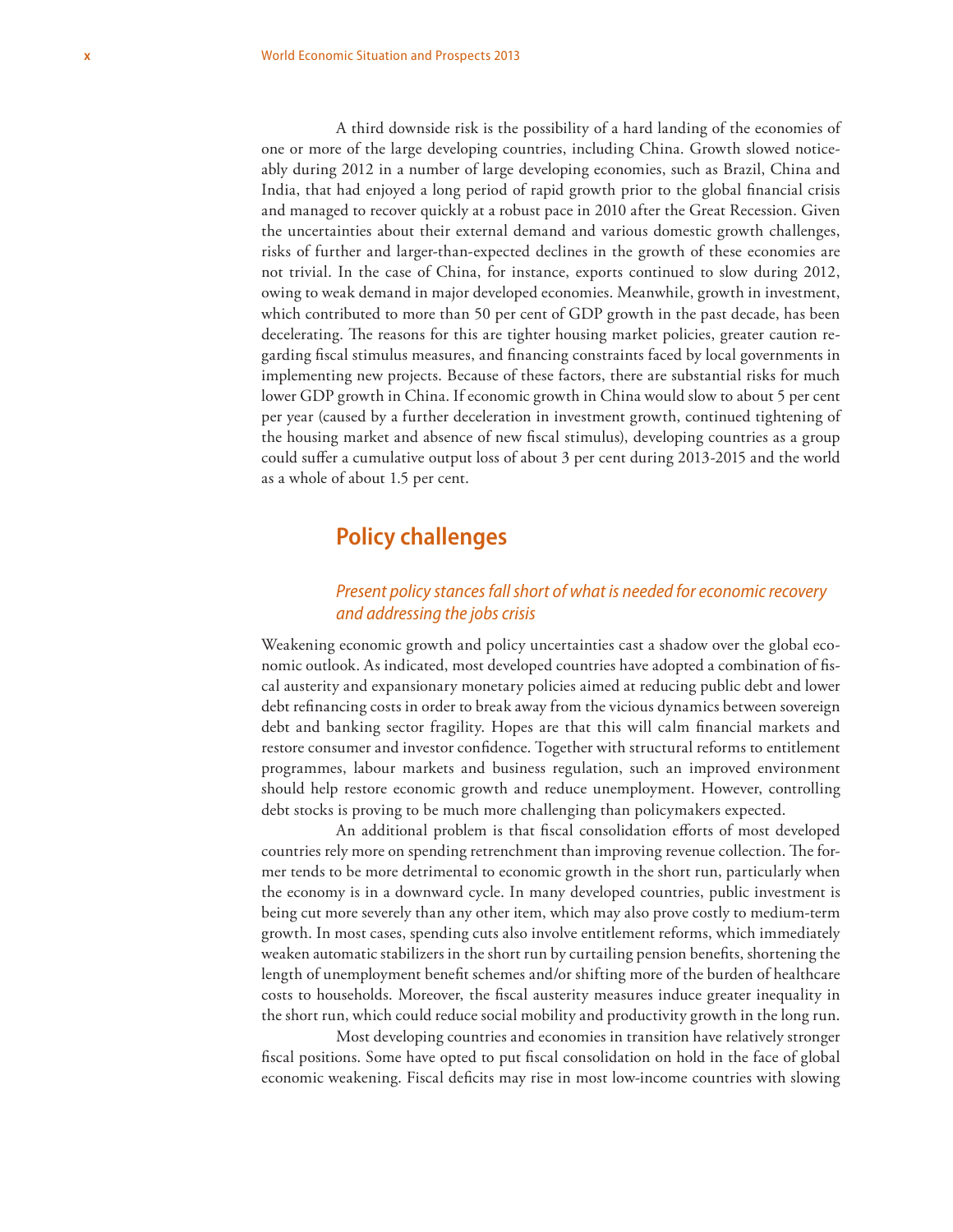government revenue from commodity exports and the growing weight of food and energy subsidies. Concerns are also mounting in developing countries about the possible adverse effects of quantitative easing (QE) on the financial and macroeconomic stability of their economies as it may increase volatility in the international prices of commodities, capital flows and exchange rates.

Current policy stances seem to fall well short of what is needed to prevent the global economy from slipping into another recession.

## *More forceful and concerted actions are needed to generate growth and create jobs*

The sobering outlook for the world economy and the enhanced downside risks call for much more forceful action. Those efforts will be challenging. At the same time, however, they will provide opportunities to better align policy actions addressing the immediate challenges with long-term sustainable development objectives.

## *Addressing policy uncertainties*

A first challenge will be to reduce the high degree of policy uncertainty associated with the three key risks discussed in the downward scenario. These risks must be addressed immediately through shifts in policy approach and greater consideration of international spillover effects of national policies. In the euro area, the piecemeal approach to dealing with the debt crises of individual countries of the past two years should be replaced by a more comprehensive and integrated approach so as to address the systemic crisis of the monetary union. Policymakers in the United States should prevent a sudden and severe contraction in fiscal policy and overcome the political gridlock that was still present at the end of 2012. The major developing countries facing the risk of hard landings of their economies should engage in stronger countercyclical policy stances aligned with measures to address structural problems over the medium term. China, for instance, possesses ample policy space for a much stronger push to rebalance its economy towards domestic demand, including through increased government spending on public services such as health care, education and social security.

## *Making fiscal policy more countercyclical, more supportive of jobs creation and more equitable*

In addition, fiscal policy should become more countercyclical, more supportive of jobs creation and more equitable. The present focus on fiscal consolidation in the short run, especially among developed countries, has proven to be counterproductive and to cause more protracted debt adjustment. The focus needs to shift in a number of different directions. A first priority of fiscal adjustment should be to provide more direct support to output and employment growth by boosting aggregate demand and, at the same time, spread out plans for achieving fiscal sustainability over the medium-to-long term. Moreover, fiscal multipliers tend to be more forceful during a downturn, but can be strengthened further by shifting budget priorities to growth-enhancing spending, undoing cuts in public investment and expanding subsidies on hiring. In addition, the distributional consequences of fiscal policies should be duly considered, not only for equity reasons, but also because of their implications for growth and employment generation. Finally, economic recovery can be strengthened in the short and longer run by promoting green growth through fiscal incentives and investments in infrastructure and new technologies.